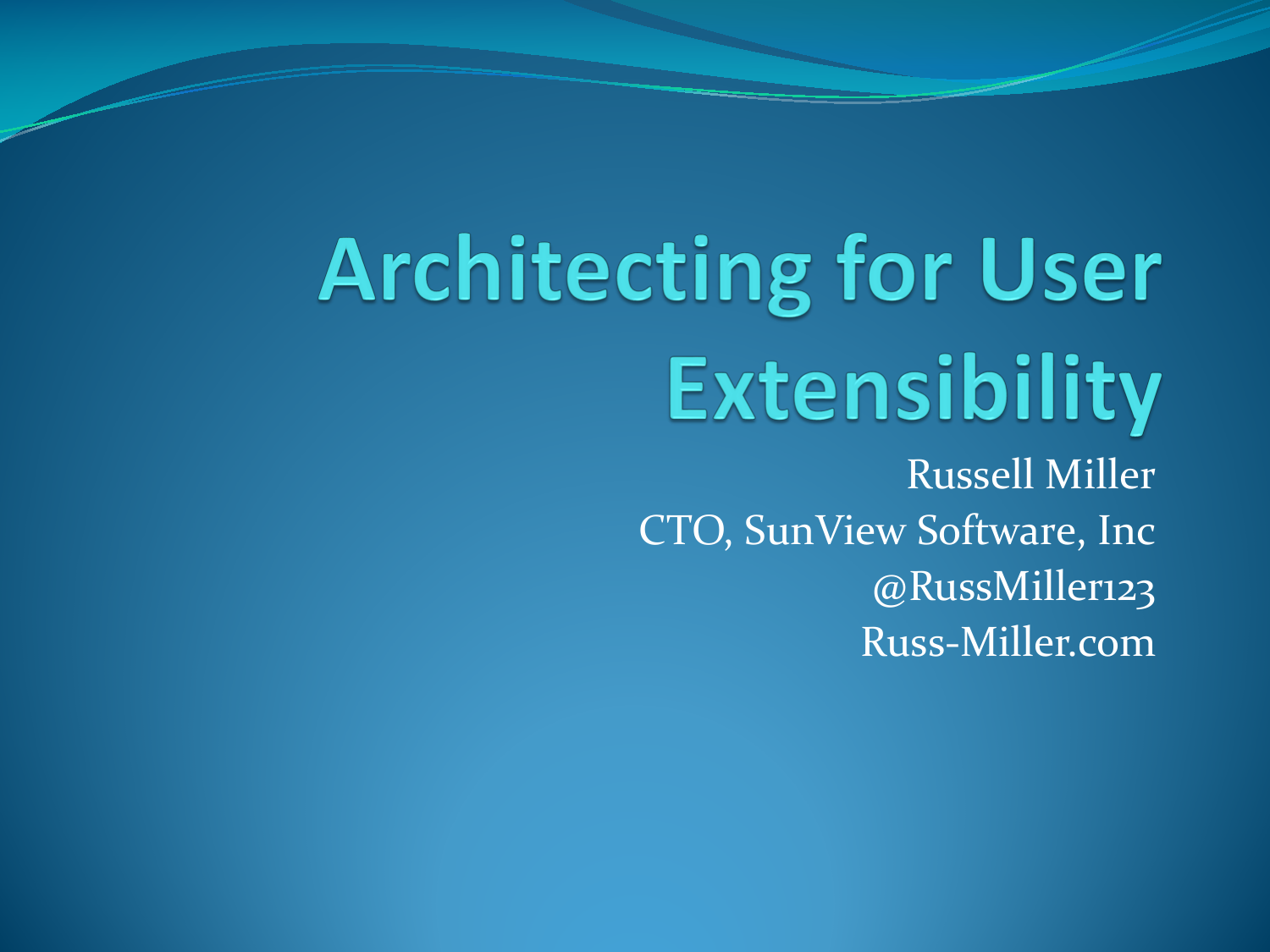### About Me

- MS in Computer Science: Northern Illinois University
- Worked for many large software companies (e.g. IBM, Intuit, Quark, Compuware)
- 20+ years architecting software and leading teams
- Co-founded SunView Software 10 years ago
- **IT Service Management / Business Process** Automation
- Geeking out on Meta for about 15 years (following: Johnson, Yodel, Wirfs-Brock, an others)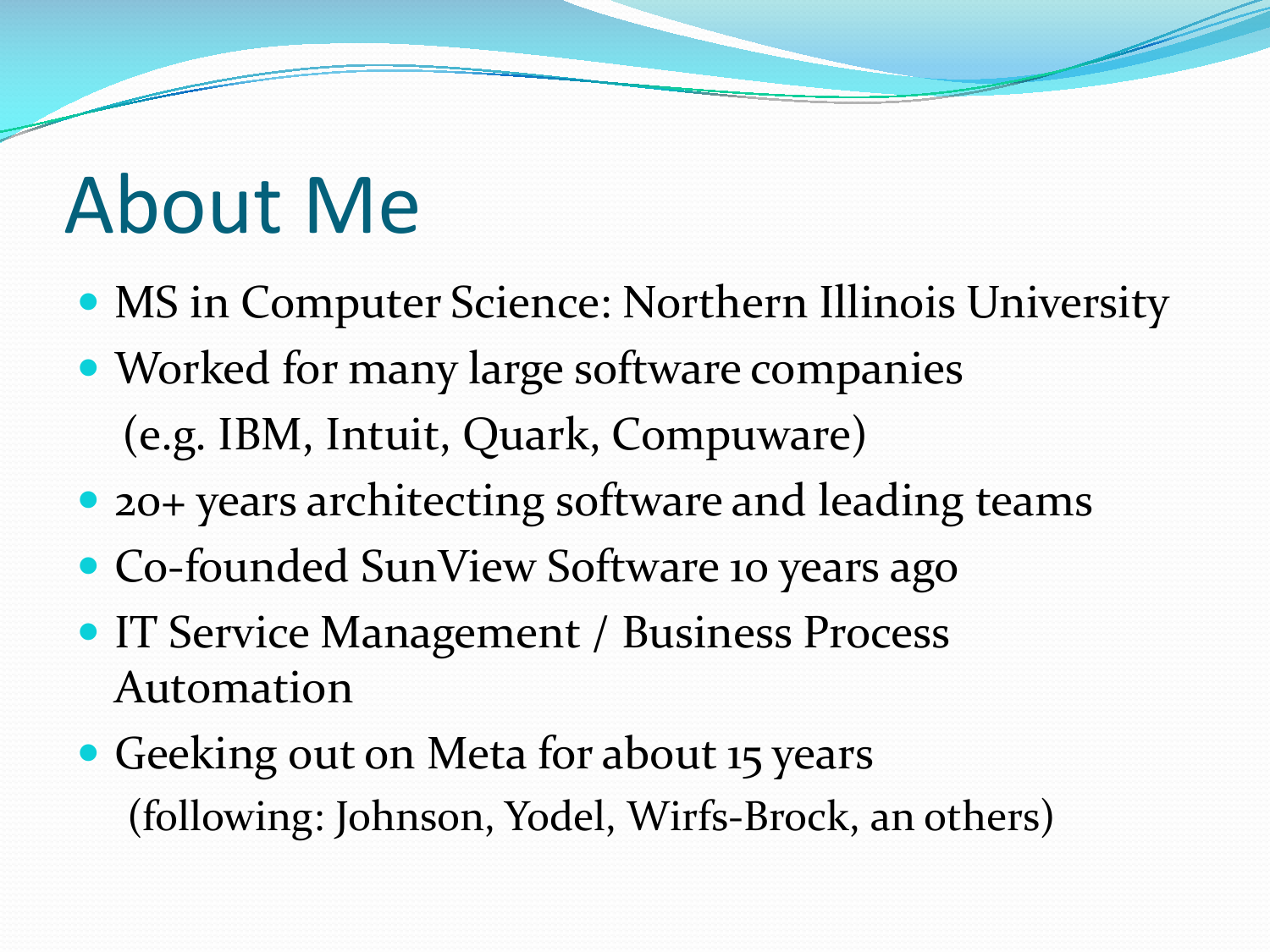#### What sort of extensibility?

#### Core extensibility—not just surface level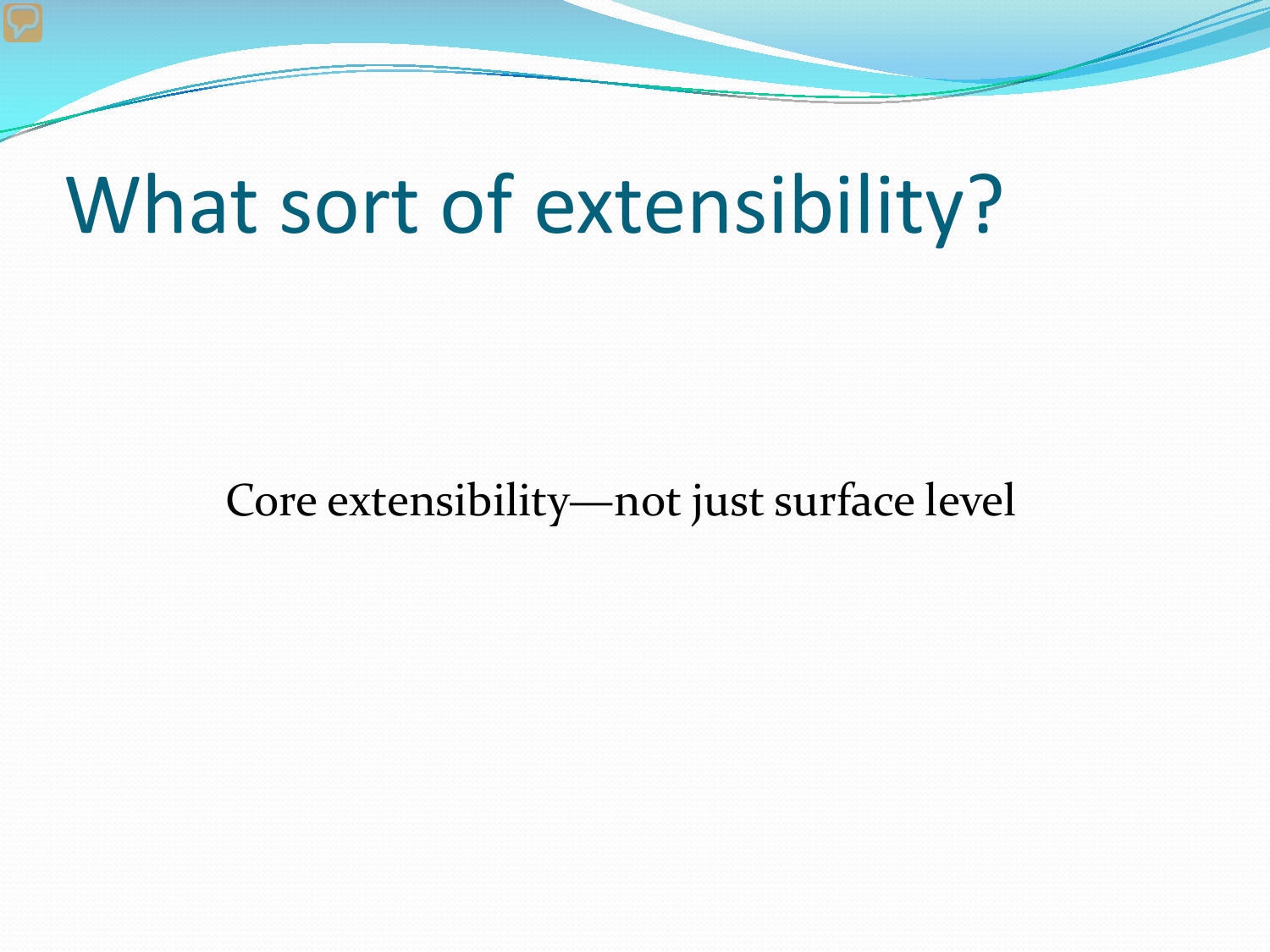#### What's new?

- Customer expectations!!!
- Extensibility itself is not new, what is new is the breath and depth of the expected adaptability.
- Virtualization—cheaper to deal with overhead of meta
- Cloud—scale of economy, large non-captive user base
- Dynamic languages and NoSQL
- Acceptability of separating "what" from "how"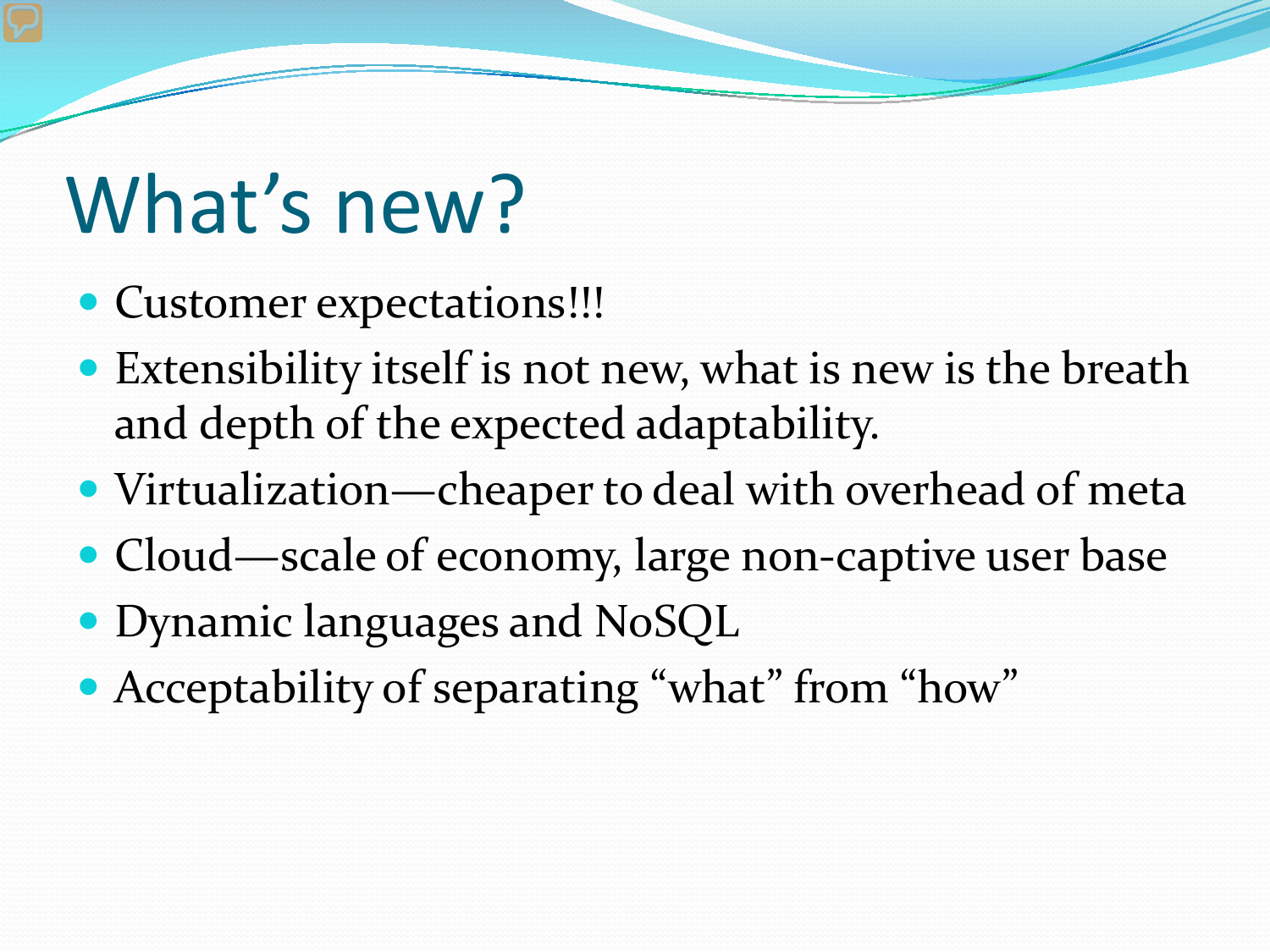### What's not new…

- Too many apps being crafted from hand with hard coded logic and model
- Why? Adaptive Object Models noted over a decade ago?
- It is much easier with current technology and scale of economy is there.
- We need industry wide, open source solution on the level of Open Stack.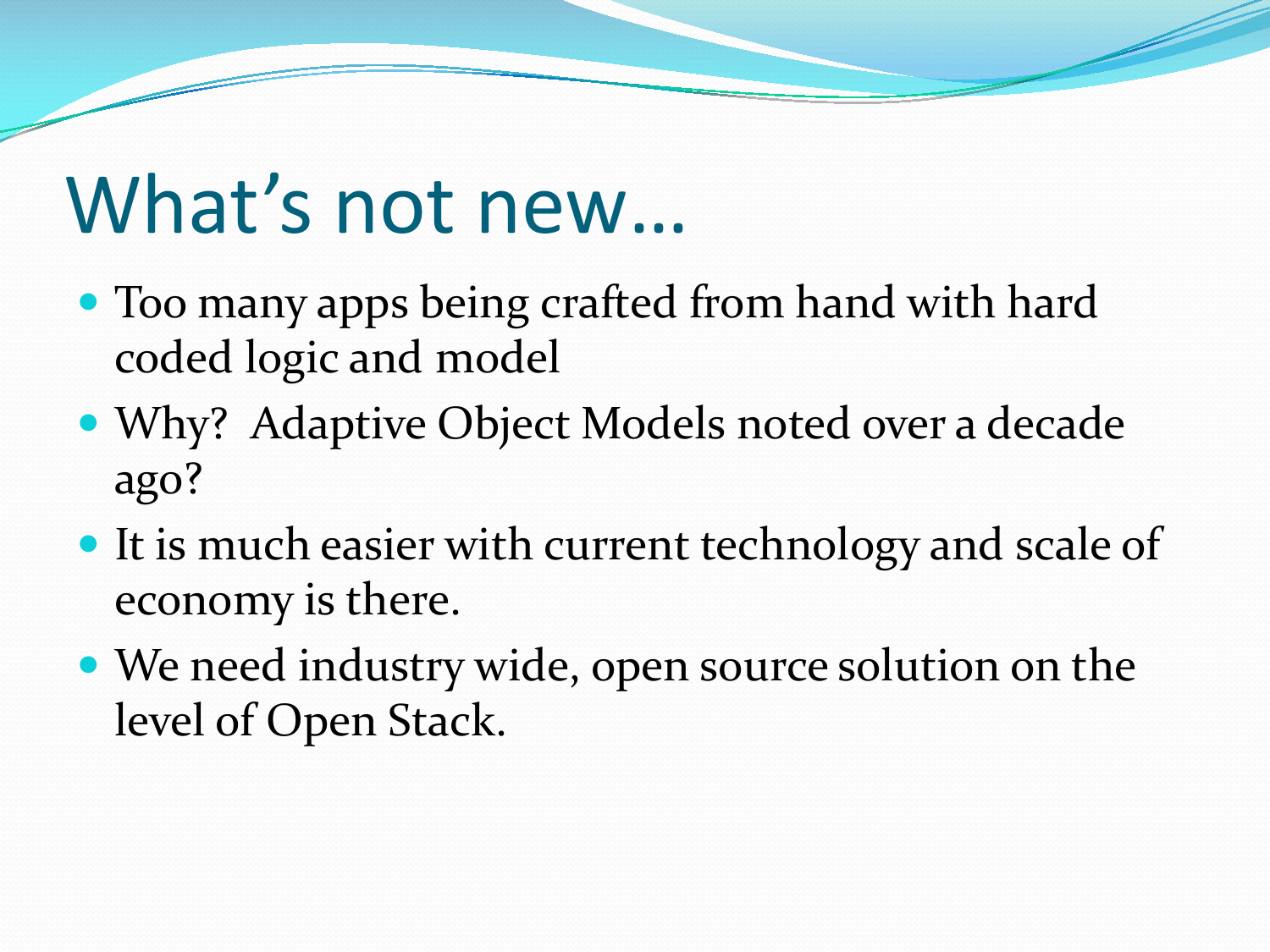#### Architecture

- Don't bake in the "what" and the "how".
- Separate the "what" from the "how".
- Make it easy for the customer to evolve both.
- Leverage dynamic nature of latest runtimes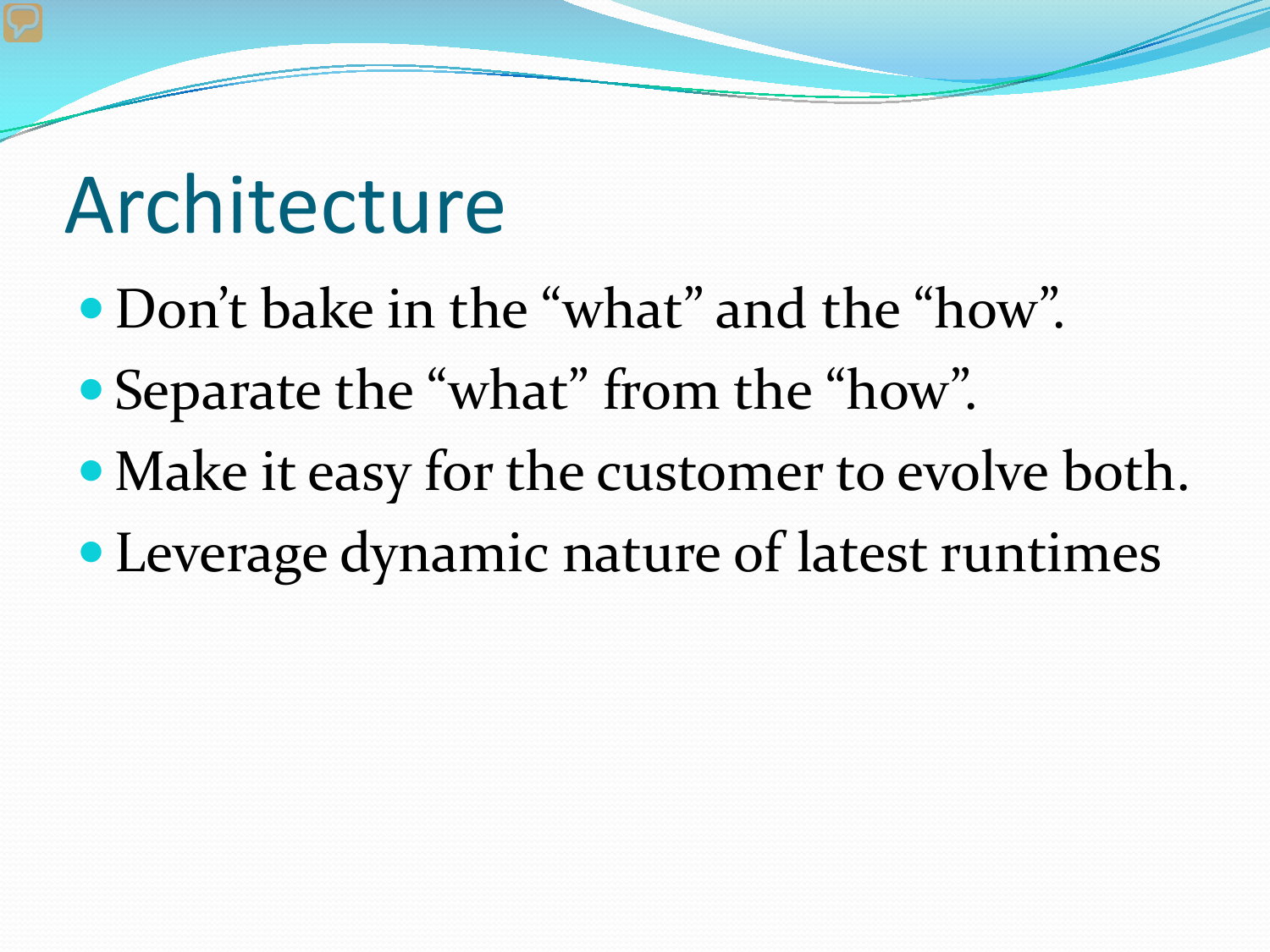# Areas of Extensibility

- Object Model
- **Business Logic**
- Security Model
- User Actions
- UI Customization
- Reporting
- **Integration Interfaces**

All of the above, deliverable in a **Packages**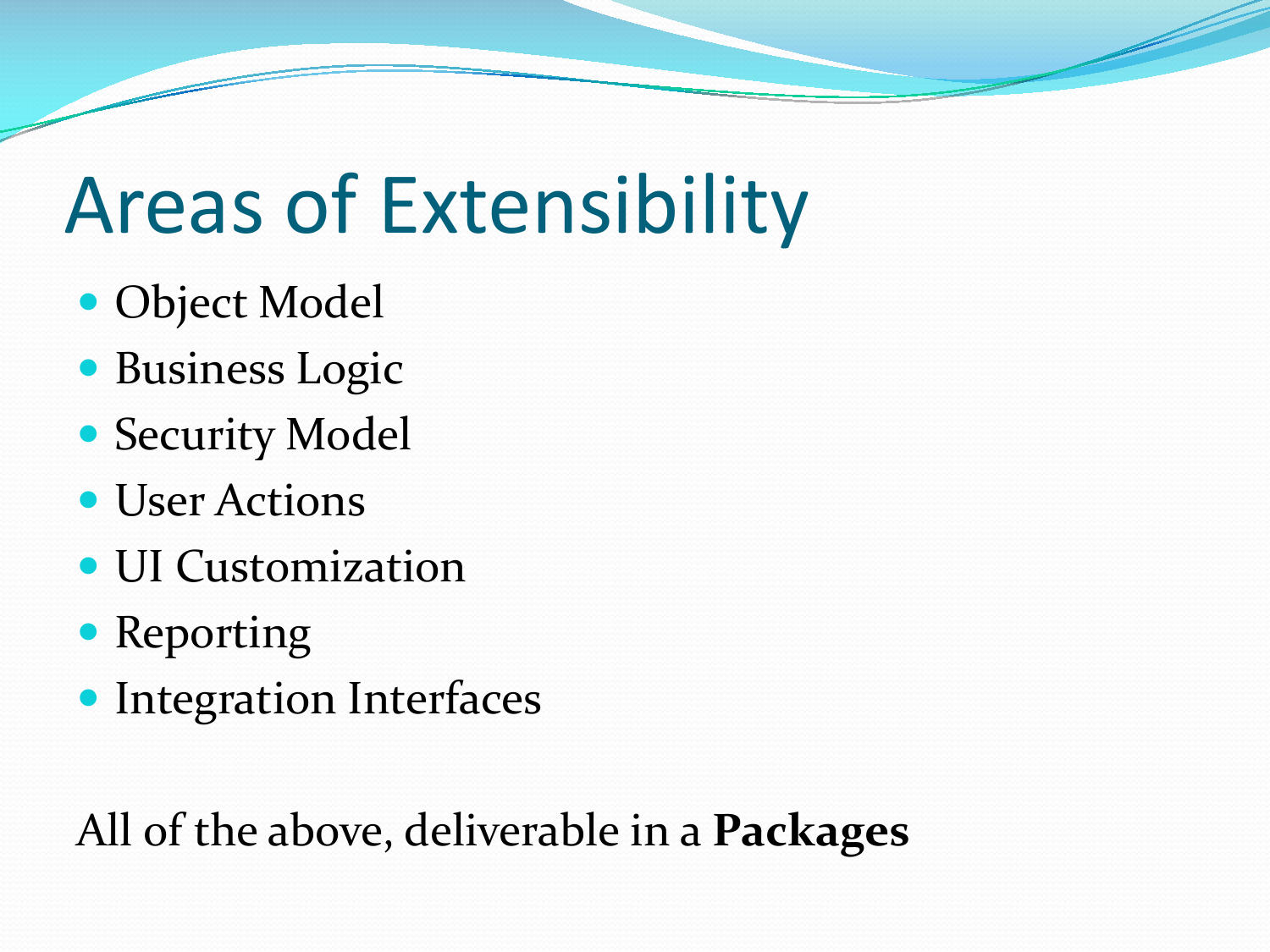#### View of the Externalized What/How

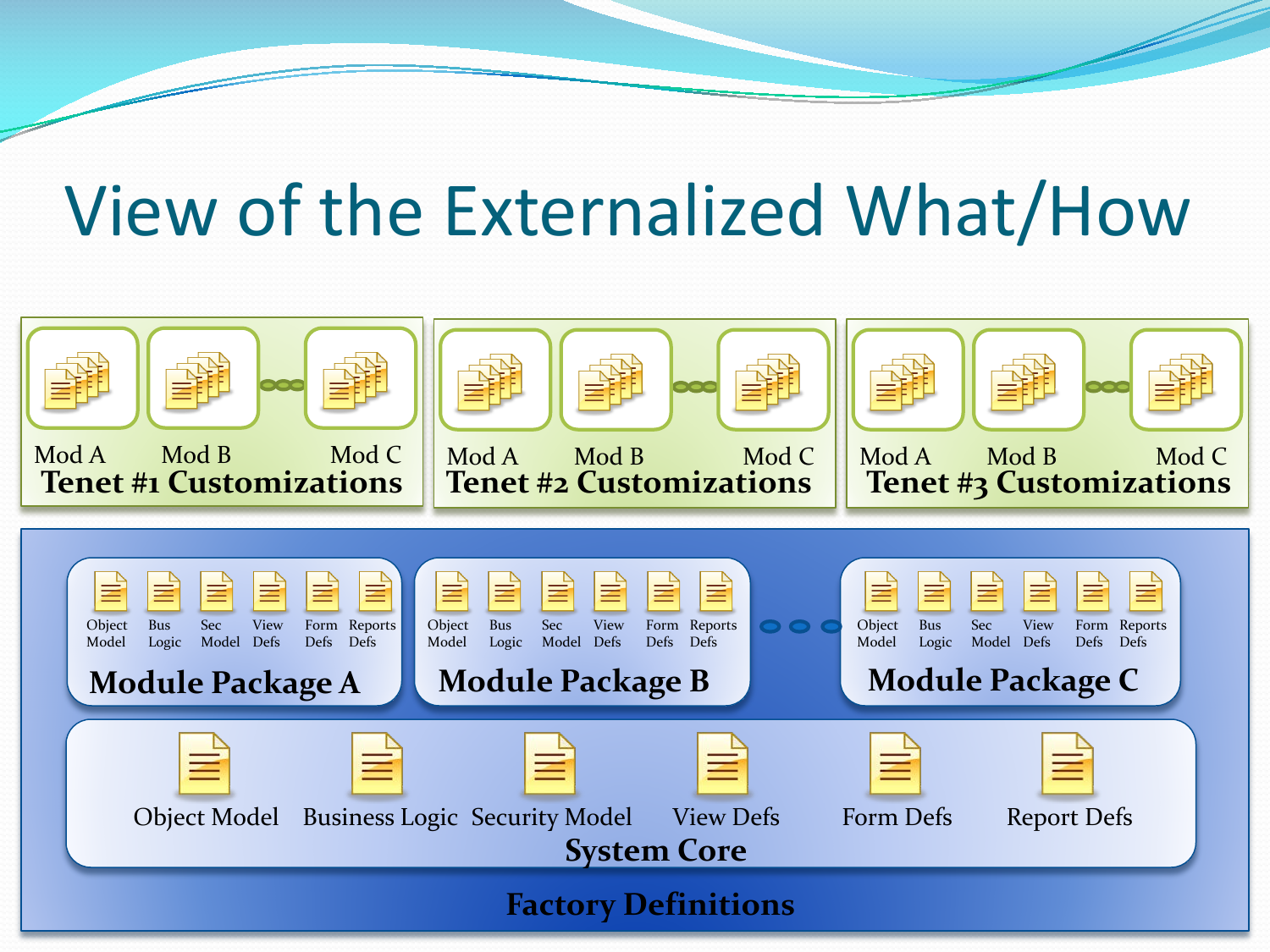# Example – Object Model Edit

| <b>C</b> Entity Editor                          |                                 | $\mathbf{x}$<br>o<br>--                                |  |  |  |  |  |  |  |  |  |  |
|-------------------------------------------------|---------------------------------|--------------------------------------------------------|--|--|--|--|--|--|--|--|--|--|
| File Help                                       |                                 |                                                        |  |  |  |  |  |  |  |  |  |  |
| <b>Modules</b>                                  | <b>Configuration Management</b> |                                                        |  |  |  |  |  |  |  |  |  |  |
| <b>Add Field Delete Field</b>                   | Properties                      |                                                        |  |  |  |  |  |  |  |  |  |  |
| F Security                                      | <b>R</b> Help                   | Revert to factory                                      |  |  |  |  |  |  |  |  |  |  |
| in Incident Management                          | <b>Misc</b><br>$\overline{a}$   |                                                        |  |  |  |  |  |  |  |  |  |  |
| in Incident Task Management                     | <b>A</b> FieldAttributes        | AllowNull: True, IsRequired: False, Caption: Co        |  |  |  |  |  |  |  |  |  |  |
| <b>Fi</b> -Problem Management                   | AllowNull                       | <b>True</b>                                            |  |  |  |  |  |  |  |  |  |  |
| <b>E</b> Change Management                      | CanCopy                         | <b>True</b>                                            |  |  |  |  |  |  |  |  |  |  |
| <b>E</b> Change Task Management                 | Caption                         | Cost                                                   |  |  |  |  |  |  |  |  |  |  |
| F Flex1 Management                              | Category                        | <b>Procurement/Retirement</b>                          |  |  |  |  |  |  |  |  |  |  |
| <b>Fi</b> Flex1 Task Management                 | CopyToTemplate                  | <b>True</b>                                            |  |  |  |  |  |  |  |  |  |  |
| F Flex2 Management                              | <b>IsCurrency</b>               | <b>True</b>                                            |  |  |  |  |  |  |  |  |  |  |
| <b>Fi</b> Flex2 Task Management                 | IsReadOnly                      | <b>False</b>                                           |  |  |  |  |  |  |  |  |  |  |
| <b>c</b> Configuration Management<br>$\Box$ Cls | <b>IsRequired</b>               | <b>False</b>                                           |  |  |  |  |  |  |  |  |  |  |
| 白 Base Cl                                       | LookupType                      |                                                        |  |  |  |  |  |  |  |  |  |  |
| <b>En Forms</b>                                 | Typeld                          | OryxAttributes.Attributes.Fields.DecimalFieldAttribute |  |  |  |  |  |  |  |  |  |  |
| $\Box$ Fields                                   | VisibleToUser                   | <b>True</b>                                            |  |  |  |  |  |  |  |  |  |  |
| - Action                                        | FieldDataType                   | <b>Decimal</b>                                         |  |  |  |  |  |  |  |  |  |  |
| Asset Tag                                       | FieldName                       | Cost                                                   |  |  |  |  |  |  |  |  |  |  |
| <b>AttachedFileNames</b>                        |                                 |                                                        |  |  |  |  |  |  |  |  |  |  |
| AttachmentCount                                 |                                 |                                                        |  |  |  |  |  |  |  |  |  |  |
| AutoDiscover                                    |                                 |                                                        |  |  |  |  |  |  |  |  |  |  |
| <b>BarCode</b>                                  |                                 |                                                        |  |  |  |  |  |  |  |  |  |  |
| <b>BaseType</b>                                 |                                 |                                                        |  |  |  |  |  |  |  |  |  |  |
| ComplianceRequired                              |                                 |                                                        |  |  |  |  |  |  |  |  |  |  |
| Cost                                            |                                 |                                                        |  |  |  |  |  |  |  |  |  |  |
| Created Date Time                               |                                 |                                                        |  |  |  |  |  |  |  |  |  |  |
| Department Full Path PIT                        |                                 |                                                        |  |  |  |  |  |  |  |  |  |  |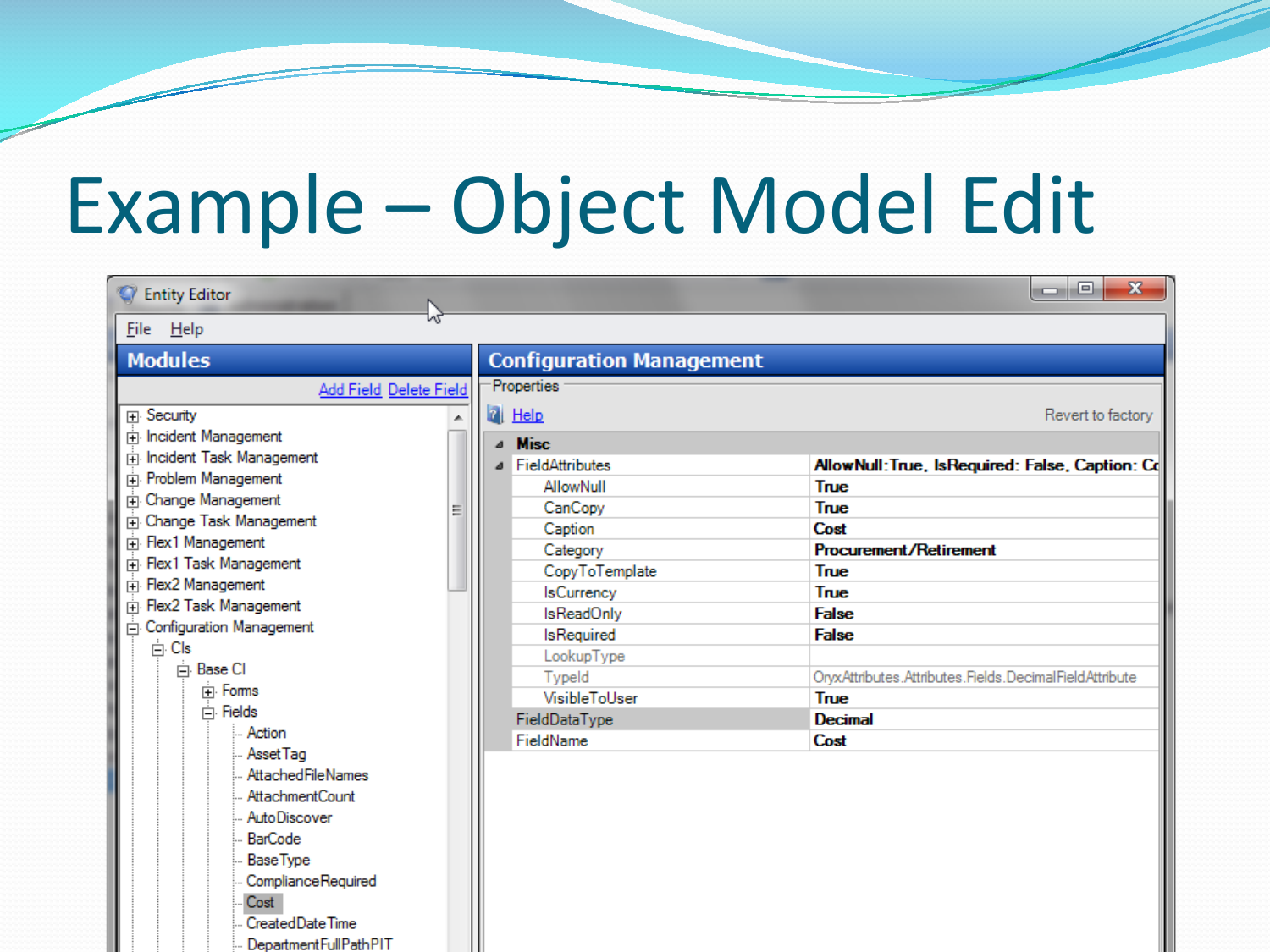### Object Model Extension



```
<xs:element name="Costs" VisibleToUsers="True" 
                          VisibleForSearch="True" 
                          IsRequired="False" 
                         default="" minOccurs="0">
```

```
<xs:simpleType>
  <xs:restriction base="xs:decimal">
     <xs:maxLength value="5.7" />
  </xs:restriction>
</xs:simpleType>
```
**Override approach makes system upgrades possible without losing extensions.**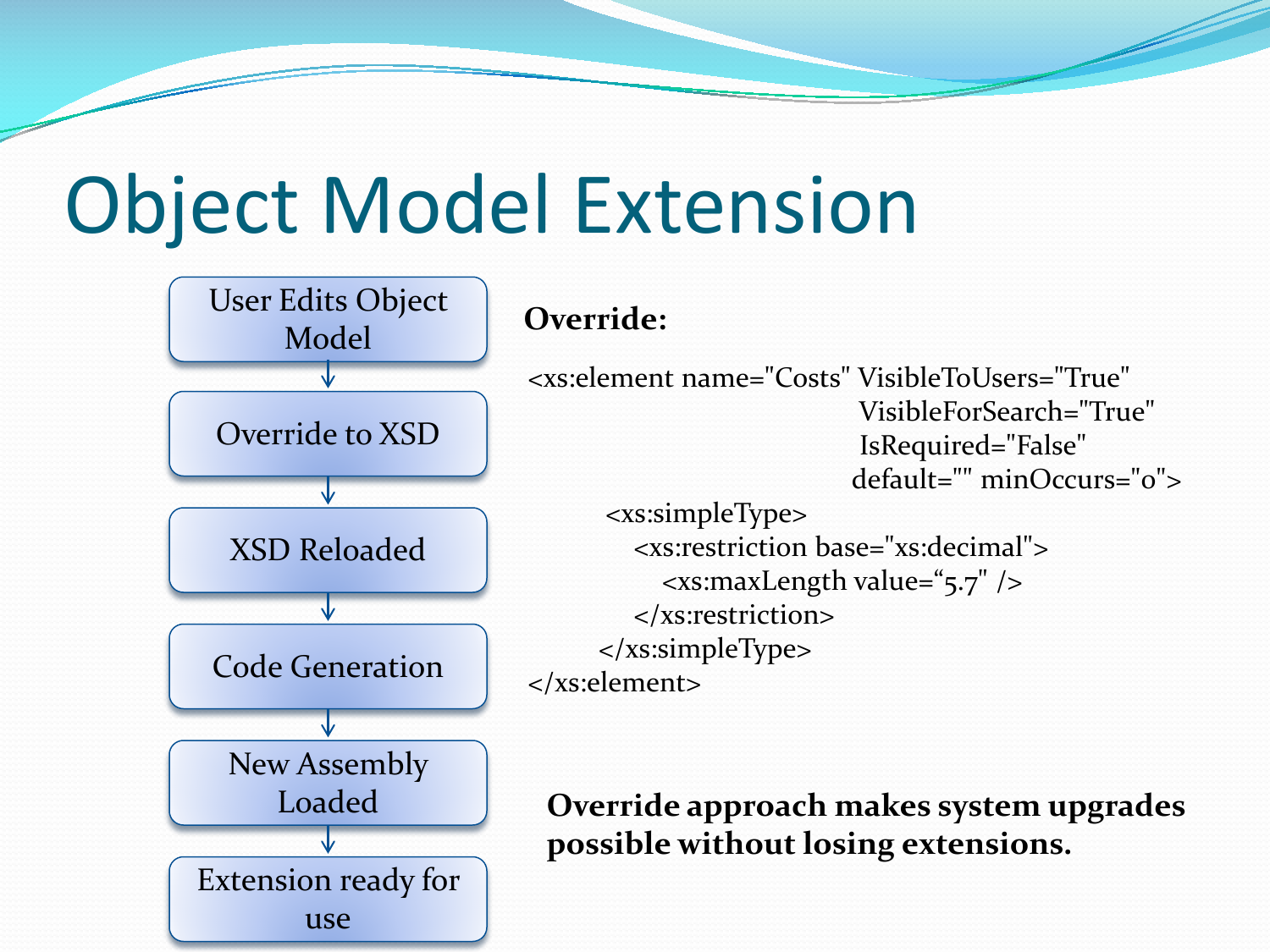#### D&D From Object Model to Forms

| q           | Form Designer - Default |                                                                                   |             |               |       |                                     |                                                                        |       |                                                       | $\begin{array}{c c c c} \hline \multicolumn{3}{c }{\textbf{0}} & \multicolumn{3}{c }{\textbf{0}} \\ \hline \multicolumn{3}{c }{\textbf{0}} & \multicolumn{3}{c }{\textbf{0}} \\ \hline \multicolumn{3}{c }{\textbf{0}} & \multicolumn{3}{c }{\textbf{0}} \\ \hline \multicolumn{3}{c }{\textbf{0}} & \multicolumn{3}{c }{\textbf{0}} \\ \hline \multicolumn{3}{c }{\textbf{0}} & \multicolumn{3}{c }{\textbf{0}} \\ \hline \multicolumn{3}{c }{\textbf{0}} & \mult$ | $\Sigma\!$               |  |  |
|-------------|-------------------------|-----------------------------------------------------------------------------------|-------------|---------------|-------|-------------------------------------|------------------------------------------------------------------------|-------|-------------------------------------------------------|---------------------------------------------------------------------------------------------------------------------------------------------------------------------------------------------------------------------------------------------------------------------------------------------------------------------------------------------------------------------------------------------------------------------------------------------------------------------|--------------------------|--|--|
| <b>File</b> | $V$ iew Help            |                                                                                   |             |               |       |                                     |                                                                        |       |                                                       |                                                                                                                                                                                                                                                                                                                                                                                                                                                                     |                          |  |  |
| H           |                         | Design Mode   S   Item Sizing: Default + Width   $\frac{1}{\sqrt{2}}$   $\ket{+}$ |             |               |       |                                     | Height $\Rightarrow$ $\parallel$ $\updownarrow$ $\parallel$ $\swarrow$ |       |                                                       |                                                                                                                                                                                                                                                                                                                                                                                                                                                                     |                          |  |  |
|             | General                 | Configuration                                                                     | Procurement | Relationships | Usage |                                     | <b>Service History</b><br>Network Ports                                | Notes | Attachments                                           |                                                                                                                                                                                                                                                                                                                                                                                                                                                                     |                          |  |  |
|             | Name                    |                                                                                   |             |               |       |                                     | CI#                                                                    |       |                                                       |                                                                                                                                                                                                                                                                                                                                                                                                                                                                     |                          |  |  |
|             | Type                    |                                                                                   |             |               |       |                                     | Class                                                                  |       |                                                       |                                                                                                                                                                                                                                                                                                                                                                                                                                                                     |                          |  |  |
|             | Criticality             |                                                                                   |             | Version       |       |                                     |                                                                        |       |                                                       |                                                                                                                                                                                                                                                                                                                                                                                                                                                                     |                          |  |  |
|             | Description             |                                                                                   |             |               |       | Department<br>Designer Toolbox<br>B |                                                                        |       |                                                       |                                                                                                                                                                                                                                                                                                                                                                                                                                                                     |                          |  |  |
|             |                         |                                                                                   |             |               |       |                                     | n 1 E                                                                  |       |                                                       |                                                                                                                                                                                                                                                                                                                                                                                                                                                                     |                          |  |  |
|             |                         |                                                                                   |             |               |       |                                     | Fields   Controls  <br>● DeptName                                      | ∸     | o 2/回<br><sup>4</sup> Properties                      |                                                                                                                                                                                                                                                                                                                                                                                                                                                                     |                          |  |  |
|             |                         |                                                                                   |             |               |       |                                     | ● DeptRootName                                                         |       | Caption<br>CaptionLocati Top                          |                                                                                                                                                                                                                                                                                                                                                                                                                                                                     | <b>Disaster Planning</b> |  |  |
|             |                         |                                                                                   |             |               |       |                                     | <b>DetailDiffs</b><br>0<br><b>●</b> Details                            |       | CaptionSizeMc UseParentOptions<br>ControlType Default |                                                                                                                                                                                                                                                                                                                                                                                                                                                                     |                          |  |  |
|             |                         |                                                                                   |             |               |       |                                     | <b>DisasterPlanning</b><br>0                                           |       | DefaultValue<br>EnableValueCl False                   |                                                                                                                                                                                                                                                                                                                                                                                                                                                                     |                          |  |  |
|             |                         |                                                                                   |             |               |       |                                     | <b>DisasterPlandingRequired</b>                                        |       | FieldName                                             | <b>DisasterPlanning</b>                                                                                                                                                                                                                                                                                                                                                                                                                                             |                          |  |  |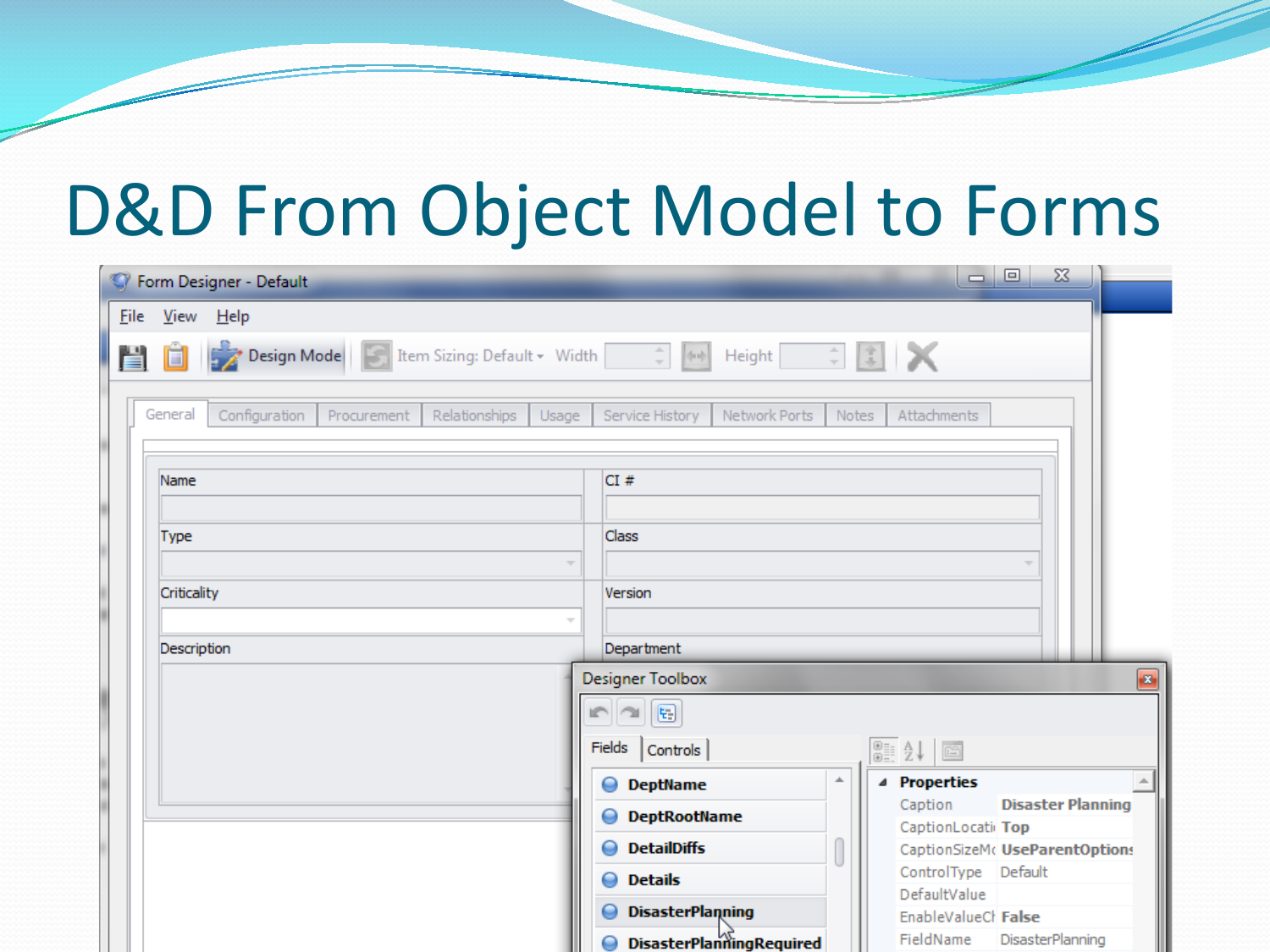# Imparting the "How"

| WorkFlow Details - Change                              |                                                                                                                                                                                                 | $\mathbf{x}$<br>$\Box$ e       |
|--------------------------------------------------------|-------------------------------------------------------------------------------------------------------------------------------------------------------------------------------------------------|--------------------------------|
| File Edit View Help                                    |                                                                                                                                                                                                 |                                |
| <b>BAIK-1000</b><br>$\mathbb{R}$                       |                                                                                                                                                                                                 |                                |
|                                                        | <b>Properties</b><br>$\blacktriangle$                                                                                                                                                           | 皿<br>$\boldsymbol{\mathsf{x}}$ |
|                                                        | States Actions                                                                                                                                                                                  |                                |
| Unsubmitted                                            | <b>Add X</b> Delete<br>□ Show All Actions                                                                                                                                                       |                                |
| Submit                                                 | Action <sub>2</sub>                                                                                                                                                                             | ▼                              |
| Close<br>Submit for Approval                           | Automation (1)<br>Rules (0)<br>Properties<br><i>A</i> A                                                                                                                                         |                                |
| Run Code Details                                       |                                                                                                                                                                                                 | $\mathbf{x}$                   |
| <b>Run Code Details</b><br><b>O</b> New<br>Reje<br>Esc |                                                                                                                                                                                                 |                                |
| General Conditions<br>Req                              |                                                                                                                                                                                                 |                                |
| <b>Def</b><br>Name                                     | Calculate time remaining                                                                                                                                                                        |                                |
| Sub<br>Description                                     | New method to calculate Time Remaining<br>                                                                                                                                                      |                                |
| Code                                                   | ((SDInterfaces.I_UDT_IncidentRequest)                                                                                                                                                           |                                |
| <b>D</b> Nee<br>Res<br>Clos<br>Esc                     | Item).UDF_BusMinRemaining<br>= (int)((XApplicationInterfaces.Entities.IXApplicationEntity)<br>Item).CalcBusinessTime(System.DateTime.UtcNow,<br>((IIncidentRequest)Item).DueDate).TotalMinutes; |                                |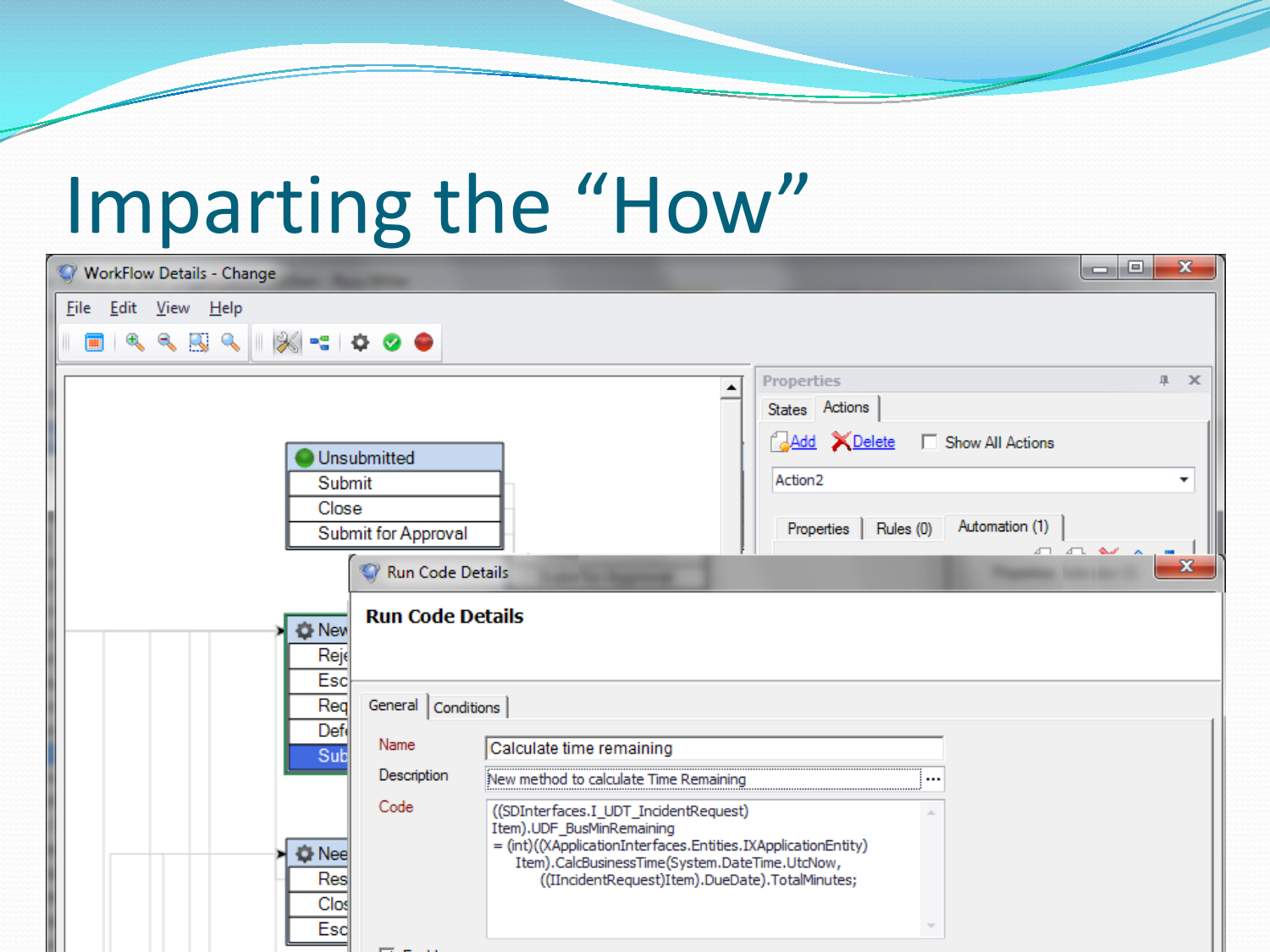# Object Model Extension

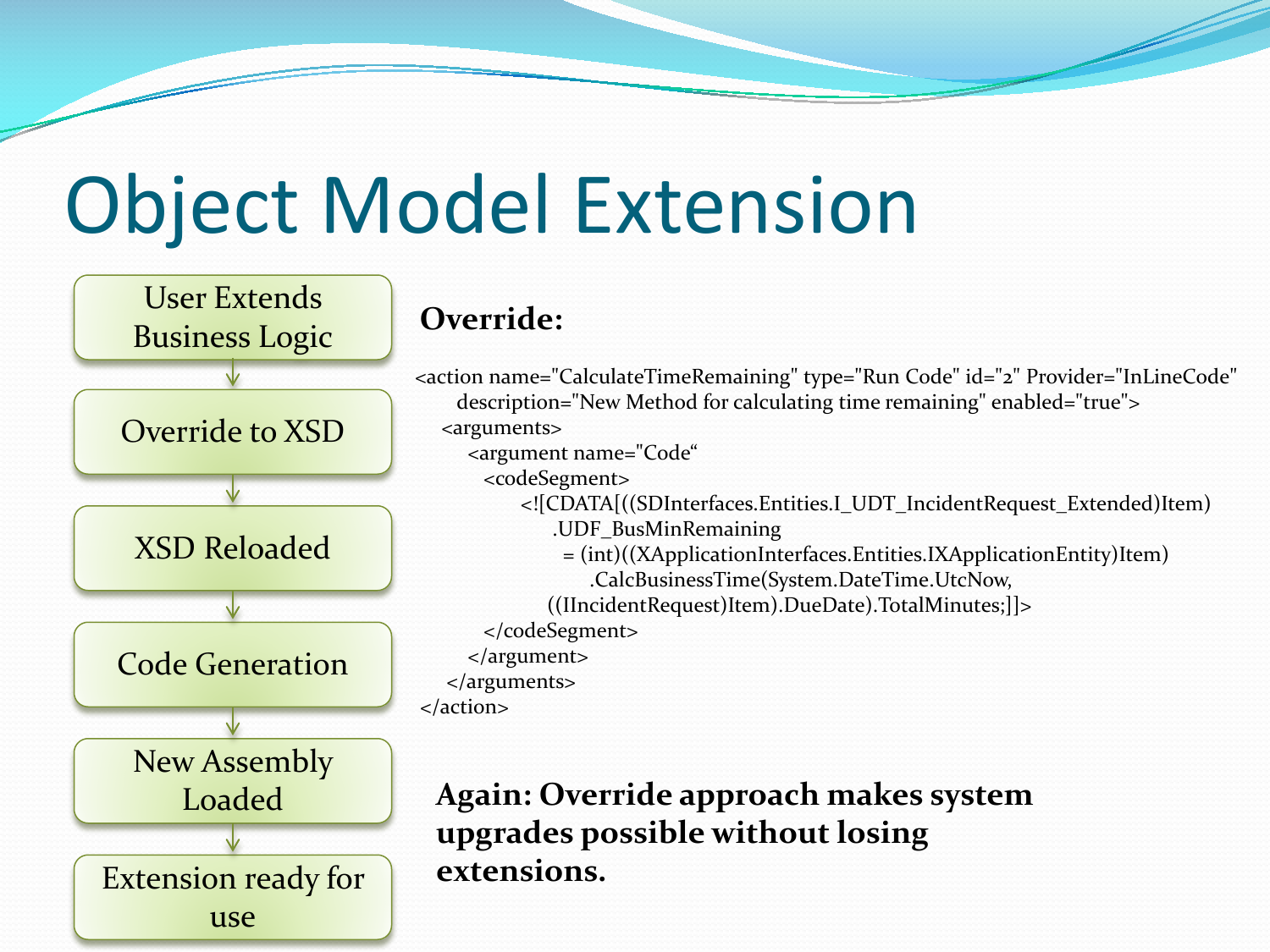### Generic Views and Controllers

#### Model View Controller

But the View and Controller are "dumb", very generic.

No hard knowledge of domain above the Business Logic Engine

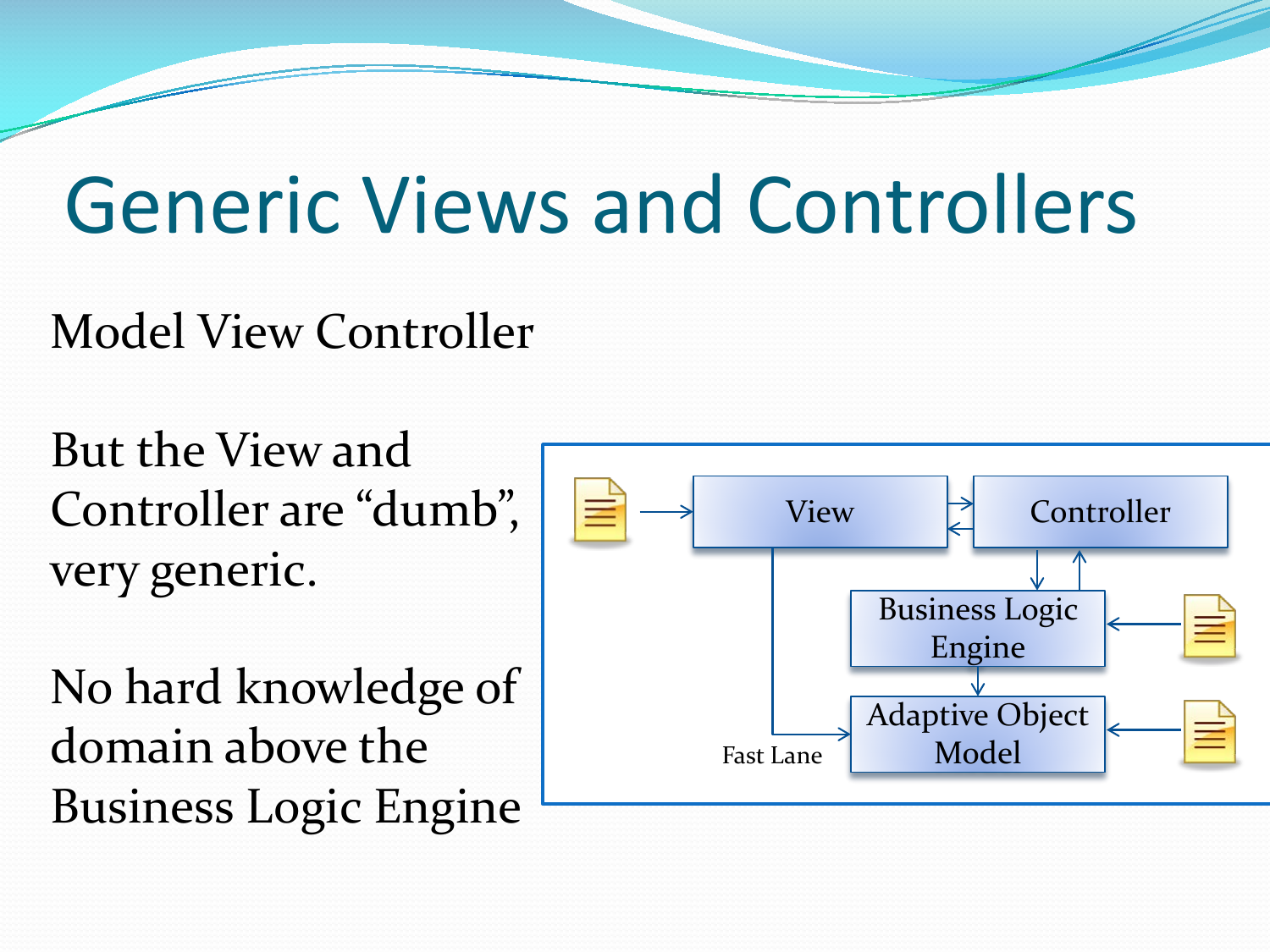# Separating What from How

- As recognized by Reenskaug and Coplien, very critical to separate "What this system is" from "what it does or how it does it"
- They need to live separate but parallel lives
- Externalized meta-model clearly separates out the "what it is"
- Externalized meta-logic separates out "what it does"
- Looking toward more explicit application of DCI going forward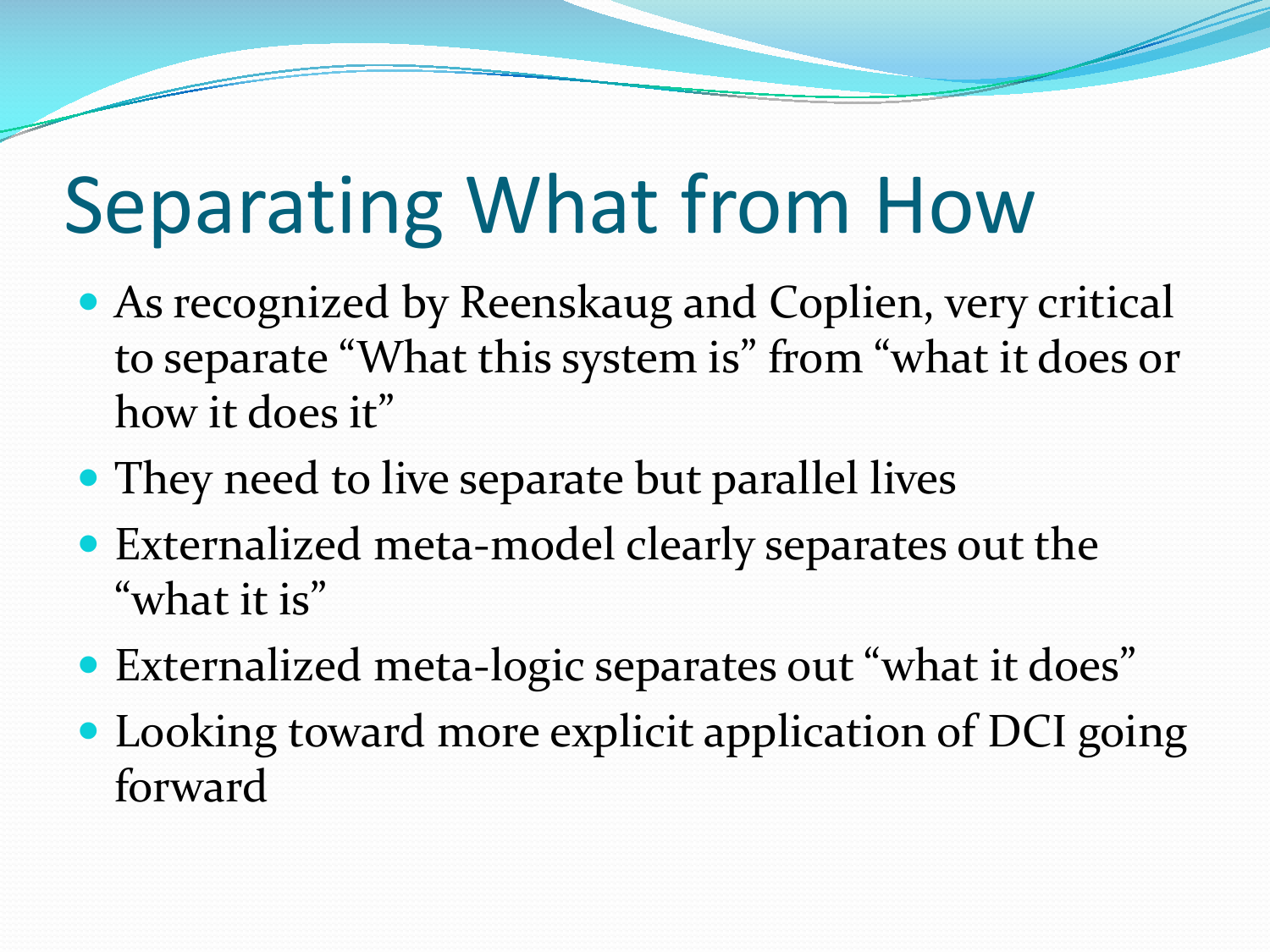#### Future Directions

- Currently uses SQL database, considering NoSQL (polyglot?)
- Currently more pluggable code harder for customers to craft than it should be—DCI exposed for customer?
- Open source community involvement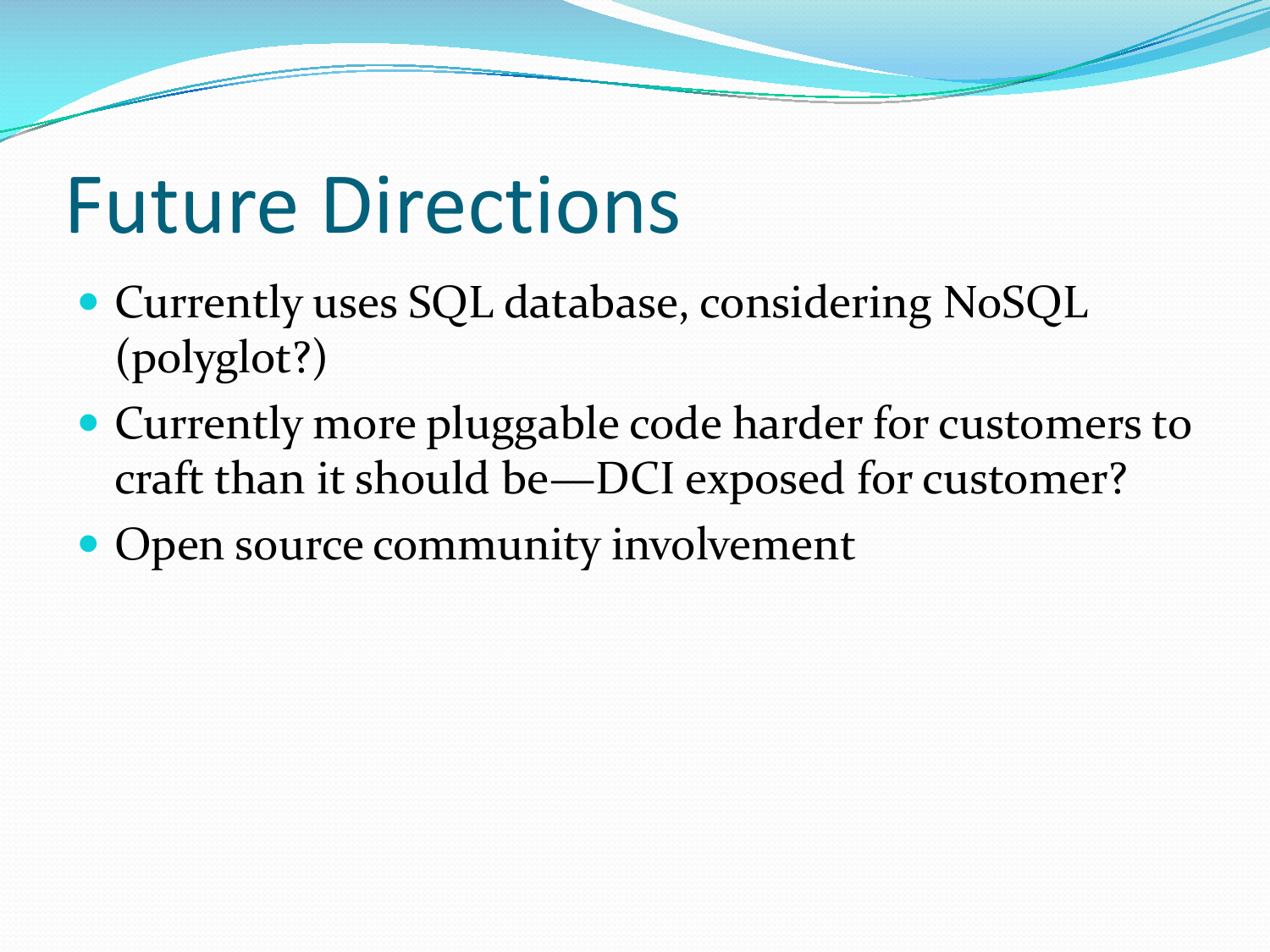# **Conclusion**

- Enterprise customers demanding increasing adaptability/extensibility/flexibility
- They expect to adapt at runtime (without an expensive consultant)
- They expect this with no down time (even when upgrading)
- Don't bake in the "what" and "how"—at any level
- Separate the "what" and "how"
- **Where's the industry wide answer?** (open source?)